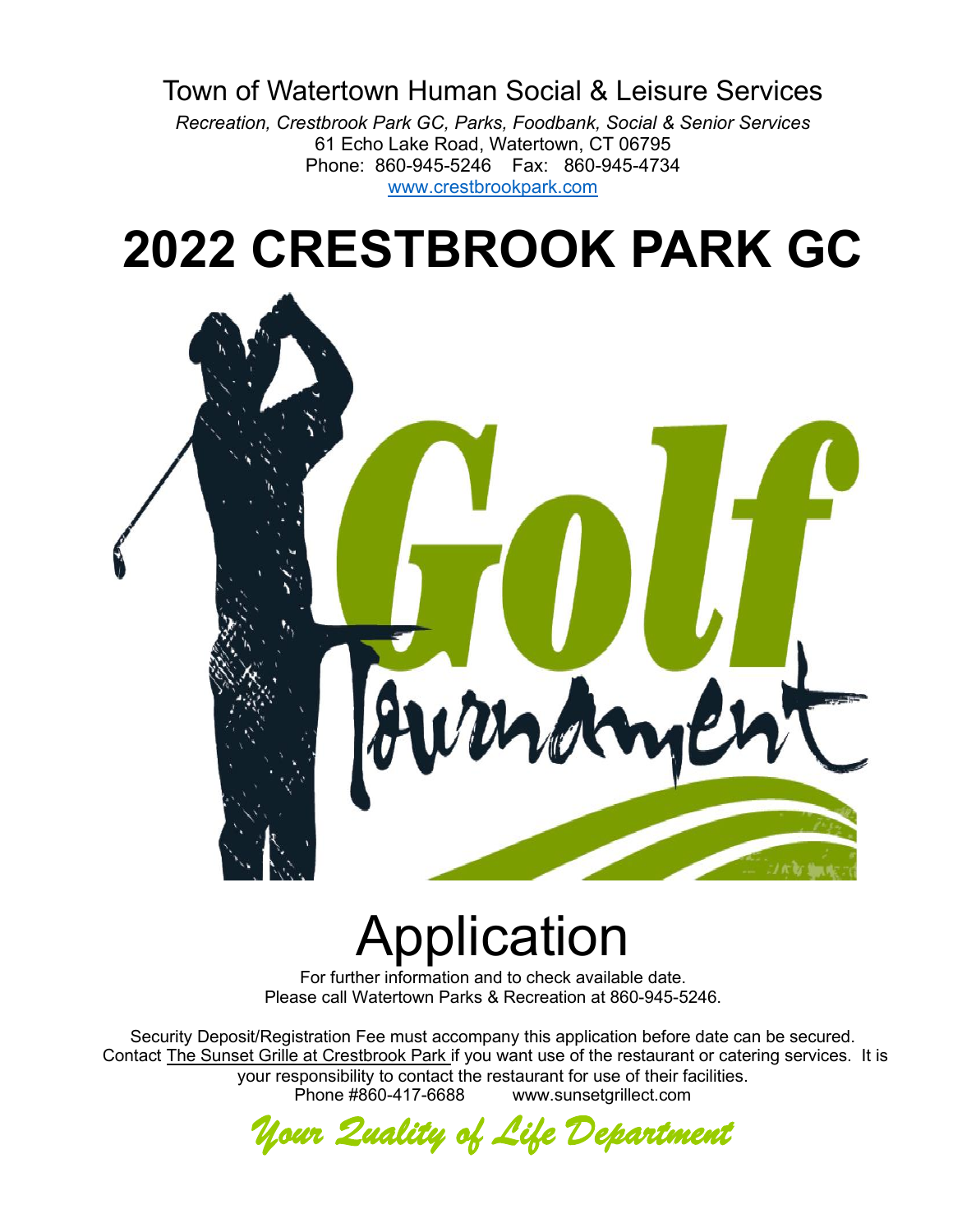## **Crestbrook Park Golf Course RULES, PROCEDURES, AND TOURNAMENT POLICY**



### **THE FOLLOWING RULES AND REGULATIONS MUST BE AGREED TO AND FOLLOWED:**

#### **Weekday Rates: Monday, Tuesday, Wednesday, Thursday Weekend & Holiday Rates: Friday, Saturday, Sunday & Holidays**

COVID Protocols take precedent. The Town of Watertown will follow all current CDC, state and local protocols for Crestbrook Park Golf Course.

Starting times that are reserved for your group must be followed. Golf carts subject to availability. Additional fee charged if additional carts are required.

Applications for tournament date by letter to be received by the Golf Shop or Parks and Recreation Director at least (30) days prior to tournament date.

Golf carts are given out on a first come- first served basis. There are no golf cart reservations. \*\*

Weekday Shotgun Starts will begin at 9:00 am or earlier. Except on Fridays after 12:30 pm. On Saturdays or Sundays no tournaments will begin before 1:00 pm during peak season, unless approved by the Park and Recreation Commission.

#### **There will be no tournaments on the following holidays: Easter, Father's Day, Mother's Day, Memorial Day, Independence Day, or Labor Day.**

There is a \$ 5.00 per golfer fee charged, that must be spent in the Golf Shop for Tournament Prizes.

Town Ordinance prohibits the consumption of beer, wine, liquors, or other alcoholic beverages on the Golf Course. Beer can be purchased at the snack bar area, and must be consumed in the same area. Individual must be 21 years of age, proof must be presented. Absolutely no drugs allowed.

All players who are participating in the outing must follow all course rules and regulations. OUTINGS HAVE NO SPECIAL PRIVILEGES OR REDUCED FEES. All players will pay daily green fees as required. In consideration of the granting of this "Golf Outing Permit", the applicant agrees to be responsible for the supervision and conduct of all players in his/her group. Players assume responsibility and will be liable for any damages caused on Town of Watertown property.

Golf Tournaments of 100 or more must be approved by the Watertown Parks and Recreation Commission. Tournaments up to 100 can receive "In House" approval. The Watertown Parks and Recreation Commission meets the first Thursday of the month.

Contact The Sunset Grille immediately if you require use of the restaurant. It is your responsibility to contact The Sunset Grille at 860-417-6688 for use of the banquet facilities.

Thank you for considering The Golf Course at Crestbrook Park for your event. Please complete and return the attach contract with your deposit of \$250.00, \$50.00 is a non-refundable registration fee, \$200.00 is a security deposit that will be held until course inspection. (This could be the following day if the tournament goes into the night time and could not be adequately inspected.)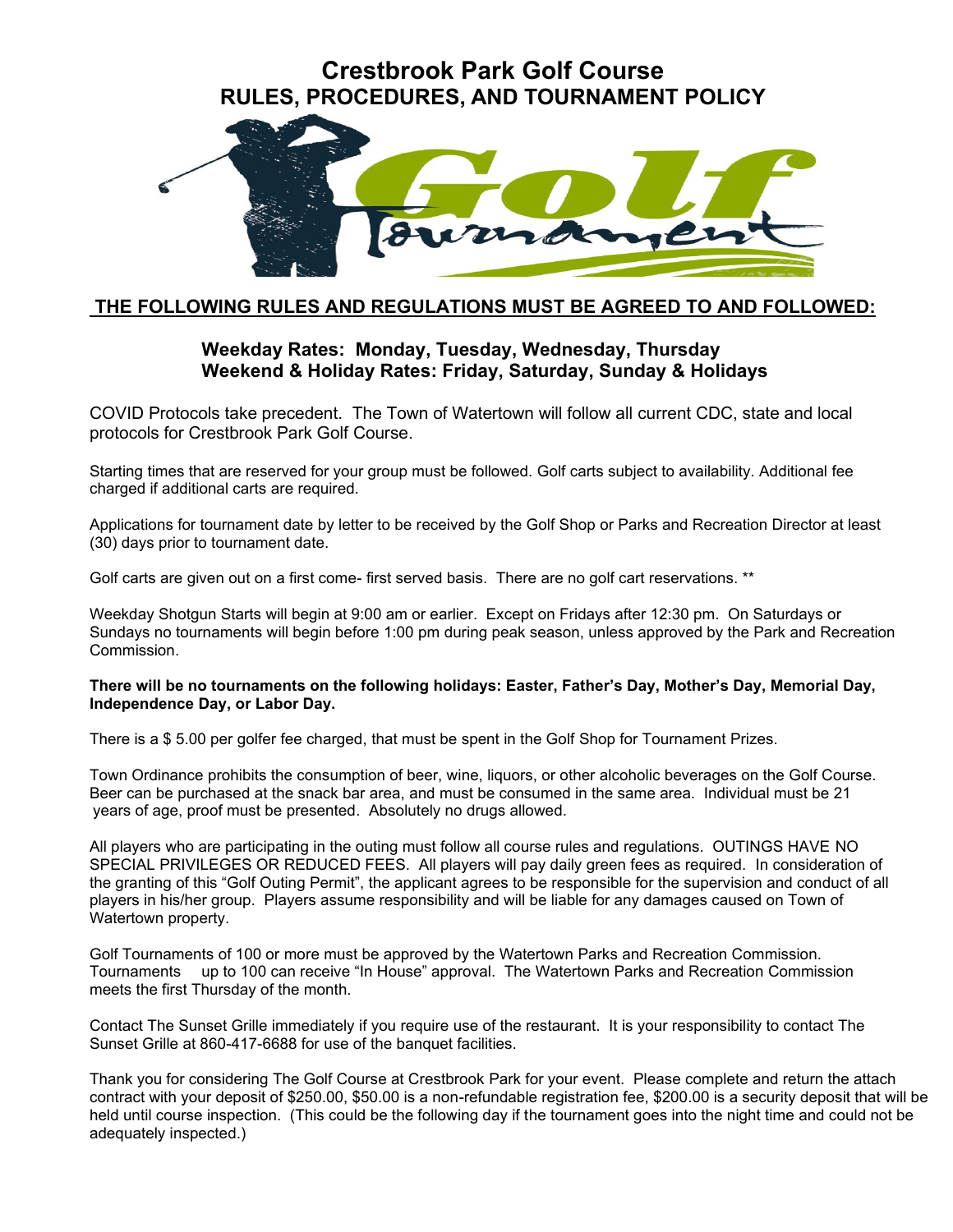Ranger Fees: 1 Ranger for 75 to 100 golfers is \$50, 2 Rangers for over 100 golfers @ \$50 each is \$100.

Four (4) Days in advance of your outing, you are required to confirm the count of your group. Full payment for the number of players is due the day of the event.

To prevent confusion the day of your event, it is required that you collect the green, cart and food fees from your group. You will settle up with the Golf Shop and be required to make two separate payments (one for golf and one for food and beverage). Please have your group ready to go 15 minutes before the first scheduled tee time.

It is recommended that you collect all the money from participants by the seven-day deadline. That way you will not have to cover the costs for any players that don't show up on the day of your event.

#### **CANCELLATION POLICY:**

Should you have to cancel your outing, please notify The Golf Course at Crestbrook Park a minimum of 30 days in advance of your outing date and you will receive a refund of your deposit. If you cancel within 29 to 16 days prior to your date, you will receive a 75% refund of your deposit. If you cancel within 15 to 7 days prior to your date, you will receive a 50% refund of your deposit. If you cancel within 6 days or less, you will not receive a refund of your deposit. This is the complete refund policy and is not subject to exception. If you are entitled to a refund, please allow three weeks to process a check to send to you.

Rain, cold or generally lousy weather conditions are not grounds for cancellation. If the course is open, you are expected to play. If conditions are dangerous, unplayable or the Golf Shop has closed the course, we

can schedule an alternative day or you can be issued a refund of any unused, non-perishable services and goods. Our rain check policy is as follows: If you have completed 14 of 18 holes, no rain check or credit will be issued. If you have played between 5 and 12 holes, you will receive a 50% credit or a 9 –hole rain check. If you have played 4 or less holes, full credit or an 18-hole rain check will be issued. *IF THE COURSE IS OPEN, YOU ARE RESPONSIBLE FOR YOUR TEE TIMES.*

#### **EXCEPTIONS**:

Historically sound tournaments will continue to make payment in full day of event and starting times will be at the discretion of the Park and Recreation Commission.

Due to the magnitude of requests received for tournaments at The Golf Course at Crestbrook Park, priority will be given to local and or non-profit charitable local organizations, for the benefit of the residents of this community. (Per Watertown Parks and Recreation Commission, 12/3/98.)

In the case of tournaments over the specified maximum of 100 players (which must be approved in advance by the Watertown Park and Recreation Commission), only two tournaments will be allowed per month. If two tournaments over the maximum of 100 players are to occur in the same month, they will not be allowed to play on the same day (i.e., one tournament on Tuesday, June  $2^{nd}$  and one tournament on Tuesday, June 9<sup>th</sup> will not be allowed since they are both on a Tuesday.

#### **TOURNAMENT CATEGORY INFORMATION**:

#### **WEEKDAYS: Monday through Thursday Tournaments of 45 or more:**

| <b>TOTAL</b>     | \$ 60.00 per person |
|------------------|---------------------|
| Golf Shop Awards | $$ \$ 5.00          |
| Cart Fee **      | \$16.00             |
| Greens Fees      | \$39.00             |

#### **WEEKENDS\* & HOLIDAYS: Fridays, Saturdays, Sundays & Holidays Tournaments of 45 or more:**

|                  | TOTAL \$65.00 per person |
|------------------|--------------------------|
| Golf Shop Awards | \$ 5.00                  |
| Cart Fee **      | \$16.00                  |
| Greens Fees      | \$44.00                  |
|                  |                          |

**NON-PROFITS: Local Non-Profit Groups from Watertown/Oakville. Also, tournaments directly benefitting the Watertown Parks and Recreation Department - Parks & Programs. Must provide copy of documentation with application. Tournaments of 45 or more:**

| <b>Existing Non-Profit Groups Greens Fees</b> | \$14.00 | New Non-Profit Groups Greens Fees                                                                                                   | \$19.00 |
|-----------------------------------------------|---------|-------------------------------------------------------------------------------------------------------------------------------------|---------|
| Cart Fee **                                   | \$16.00 | Cart Fee                                                                                                                            | \$16.00 |
| <b>Pro Shop Awards</b>                        | \$ 5.00 | Golf Shop Awards \$ 5.00                                                                                                            |         |
|                                               |         | TOTAL \$35.00 per person<br>TOTAL                                                                                                   | \$40.00 |
|                                               |         | * Weekend rates include Fridays and Holidays                                                                                        |         |
|                                               |         | ** Subject to availability of Town Leased golf carts. If additional golf carts, are required, the Golf Shop will verify the expense |         |